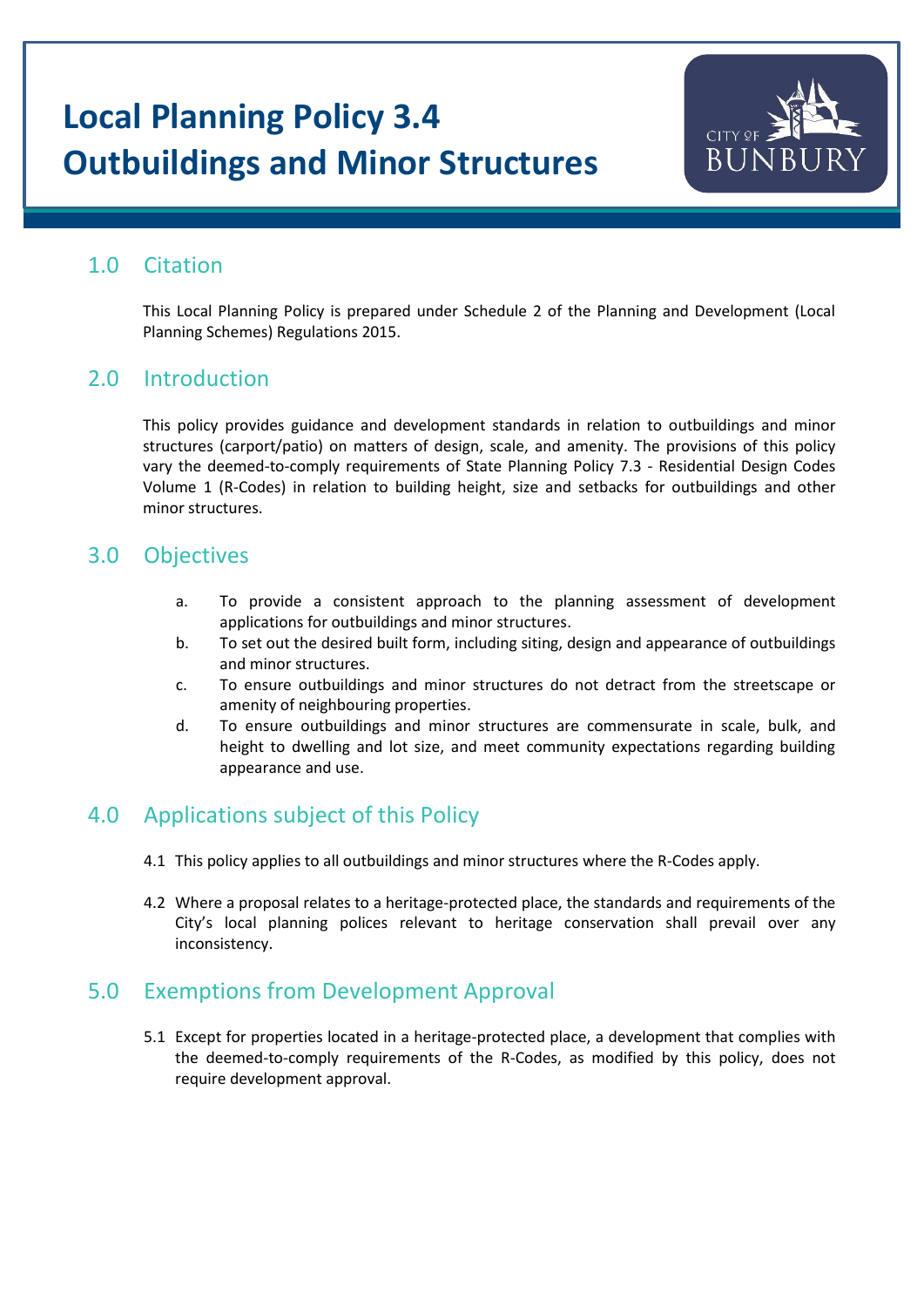Local Planning Policy: Outbuildings and Minor Structures

### 6.0 Policy Provisions

#### **Minor Structures (Carports/Patios)**

6.1 Minor structures that are compliant with Table 1a or Table 1b below do not require development approval. Any variations are to be considered under Section 7 of this Policy.

#### **Table 1a: Development Standards for Minor Structure (Carport)**

| Column A                                | Column B                                                                                                                                                                                                                                                                                                                                                                                                        |  |
|-----------------------------------------|-----------------------------------------------------------------------------------------------------------------------------------------------------------------------------------------------------------------------------------------------------------------------------------------------------------------------------------------------------------------------------------------------------------------|--|
| Maximum Height                          | <b>Development Standards</b>                                                                                                                                                                                                                                                                                                                                                                                    |  |
| 1. Maximum wall/pole<br>height of 3.0m. | primary street and secondary street setbacks comply with<br>a.<br>clause 5.1.2 and 5.2.1 of the R-Codes.                                                                                                                                                                                                                                                                                                        |  |
| 2. Maximum<br>roof<br>height of 4.2m.   | comply with the open space requirements of Table 1 of the R-<br>b.<br>Codes.                                                                                                                                                                                                                                                                                                                                    |  |
|                                         | lot boundary setbacks may be reduced to nil to the posts<br>c.<br>where the carport is:                                                                                                                                                                                                                                                                                                                         |  |
|                                         | not more than 10m in length and 3m in height<br>(i)<br>located behind the primary street setback, and<br>(ii)<br>(iii) eaves, gutters and roofs setback at least 450mm from the<br>lot boundary                                                                                                                                                                                                                 |  |
|                                         | Note: As per clause 5.2.1 of the R-Codes, the setback of carports may<br>be reduced by up to 50% of the primary street setback where the width<br>of the carport is no more than 60% of the frontage, the roof pitch,<br>colours and materials are compatible with the dwelling, the carport is<br>setback 1.0m from the side lot boundary, and the structure provides an<br>unobstructed view to the dwelling. |  |

#### **Table 1b: Development Standards for Minor Structure (Patio)**

| Column A             | Column B                                                              |  |  |  |
|----------------------|-----------------------------------------------------------------------|--|--|--|
|                      |                                                                       |  |  |  |
| Maximum Height       | <b>Development Standards</b>                                          |  |  |  |
| 1. Maximum wall/pole | primary and secondary street setbacks comply with clause<br>a.        |  |  |  |
| height of 3.0m.      | 5.1.2 and 5.1.3 of the R-Codes.                                       |  |  |  |
| 2. Maximum<br>roof   | comply with the open space requirements of Table 1 of the R-<br>b.    |  |  |  |
| height of 4.2m       | Codes.                                                                |  |  |  |
|                      | At least two thirds of the required outdoor living area without<br>c. |  |  |  |
|                      | permanent roof cover.                                                 |  |  |  |
|                      | d.<br>lot boundary setback may be reduced to nil to the posts where   |  |  |  |
|                      | the patio is:                                                         |  |  |  |
|                      | not more than 10m in length and 3m in height<br>(i)                   |  |  |  |
|                      | (ii)<br>located behind the primary street setback, and                |  |  |  |
|                      | (iii)<br>eaves, gutters and roofs setback at least 450mm from         |  |  |  |
|                      | the lot boundary                                                      |  |  |  |

#### **Outbuildings**

6.2 Outbuildings that are compliant with Table 2: Maximum Height and Area of Outbuildings, do not require development approval. Any variations are to be considered under Section 7 of this Policy.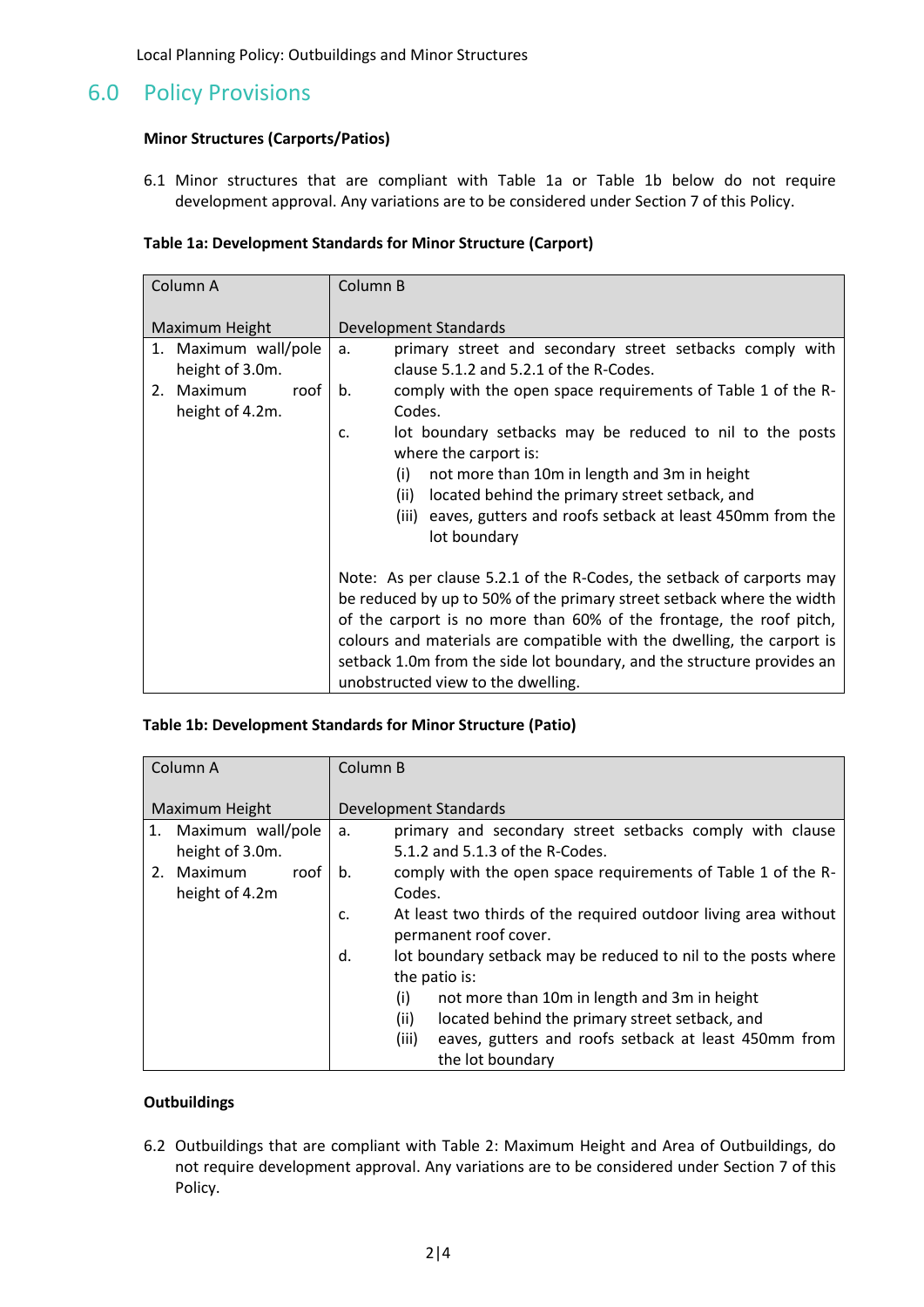Local Planning Policy: Outbuildings and Minor Structures

| Column A          | Column B                         | Column <sub>C</sub>     | Column D                                                                 | Column E                                 |
|-------------------|----------------------------------|-------------------------|--------------------------------------------------------------------------|------------------------------------------|
| Lot Size          | Maximum<br>Wall<br>Height<br>(m) | Max Ridge<br>Height (m) | Maximum<br>Collective<br>of<br>Area<br>Outbuildings<br>(m <sup>2</sup> ) | Development Standards                    |
| $<$ 300 $m2$      | 2.7                              | 4.2                     | 35                                                                       | Outbuildings                             |
| 301m <sup>2</sup> | 2.7                              | 4.2                     | 45                                                                       |                                          |
| 400m <sup>2</sup> |                                  |                         |                                                                          | are not attached to a dwelling.<br>a.    |
| 401m <sup>2</sup> | 3.0                              | 4.2                     | 55                                                                       | b.<br>are non-habitable.                 |
| 500m <sup>2</sup> |                                  |                         |                                                                          | are not located within the primary<br>c. |
| 501m <sup>2</sup> | 3.0                              | 4.2                     | 65                                                                       | or secondary street setback area.        |
| 600m <sup>2</sup> |                                  |                         |                                                                          | d.<br>do not reduce the amount of open   |
| 601 <sup>2</sup>  | 3.0                              | 4.5                     | 70                                                                       | space or outdoor living<br>area          |
| 700m <sup>2</sup> |                                  |                         |                                                                          | required in Table 1 of the R-Codes.      |
| 701m <sup>2</sup> | 3.0                              | 4.5                     | 75                                                                       | setback in accordance Table 2a of<br>e.  |
| 800 <sup>2</sup>  |                                  |                         |                                                                          | the R-Codes.                             |
| $> 801m^2 -$      | 3.0                              | 4.5                     | 80                                                                       |                                          |

**Table 2: Maximum Height and Area of Outbuildings**

Note: Building and Environmental Health Advice

A Building Permit may be required prior to the construction of an outbuilding or minor structure. Applicants are advised to contact the City of Bunbury's Building Department to discuss the requirements of the Building Code of Australia (BCA).

Buildings are to be setback from onsite wastewater management systems in accordance with Health (Treatment of Sewage and Disposal of Effluent and Liquid Waste) Regulations 1974.

#### **Restriction of Use**

- 6.3 The erection of a minor structure or outbuilding on vacant land in residential areas is not permitted.
- 6.4 Outbuildings and minor structures shall be used for purposes incidental to the use of the dwelling for residential purposes.

### 7.0 Variations of Development Requirements

- 7.1 In exercising any discretion, the Local Government is to ensure that the variation meets the objectives of the Local Planning Policy and the relevant Design Principles of the following R-Codes clauses:
	- a. Clause 5.1.2 Street setback
	- b. Clause 5.1.3 Lot boundary setback
	- c. Clause 5.1.4 Open space
	- d. Clause 5.2.1 Setback of garages and carports
	- e. Clause 5.3.1 Outdoor living areas
	- f. Clause 5.4.3 Outbuildings